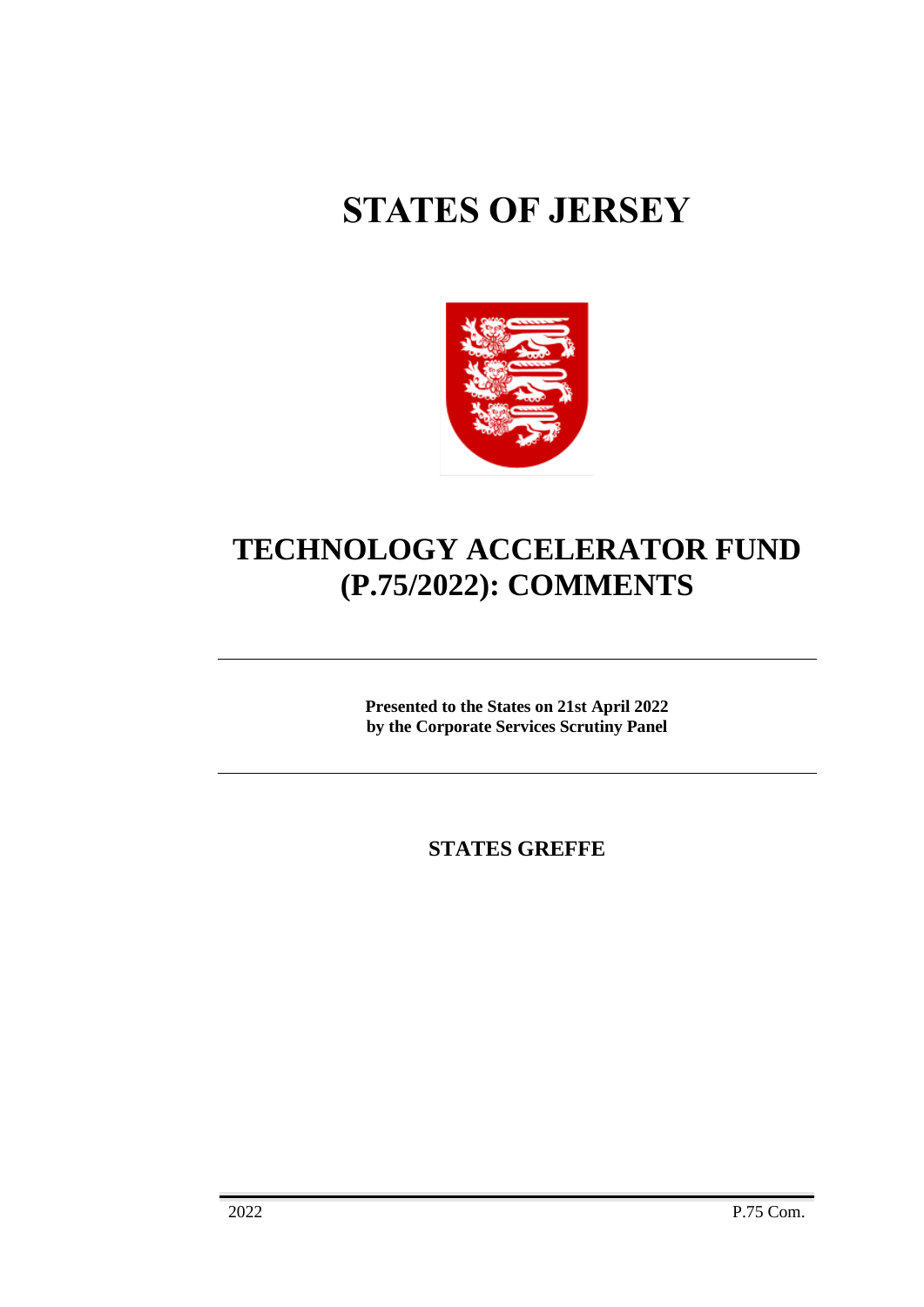## **COMMENTS**

- 1. In 2021 the Government of Jersey received an extraordinary dividend of £40 million as shareholders of JT Global following the sale of the Internet of Things (IOT) part of the business. The Government Plan 2022-25 indicated that £20 million of this dividend would be held in the consolidated fund in order to enable the establishment of a fund to assist with technology projects that seek to assist with the Island's objectives.<sup>1</sup>
- 2. The Panel, having not been briefed on the purpose of this fund, and concerned that Article 6 (2) of the Public Finances (Jersey) Law 2019 was not being adhered to, lodged an amendment to the Government Panel that required a proposition be lodged to create such a fund, explicitly seeking the Assembly's approval of the purpose and terms of that fund. At that time the Panel highlighted to the Assembly that the Government has had historical issues with the purposes, terms and winding up of funds, this amendment was adopted by the Assembly.<sup>2</sup>
- 3. [P.75/2022](https://statesassembly.gov.je/assemblypropositions/2022/p.75-2022.pdf) Technology Accelerator Fund was subsequently lodged by the Council of Ministers on 10 March 2022.
- 4. The Panel was invited to attend a briefing on the Technology Accelerator Fund (the Fund) with the Economic and International Panel (EIA) delivered by Government Officers on 16 March 2022. **This was the first invitation for the involvement of scrutiny.**
- 5. Upon discussion of P.75/2022 following the briefing the Panel identified eight key areas of concern:

#### **Governance**

- I. There are no specifics on the provision of minutes of the Oversight Group to the EIA Panel.
- II. A summary report is only required to be published in the Government of Jersey's Annual Report and Accounts.
- III. No specific performance metrics will be set until the strategic plan is established.
- IV. Whether the Public Finances (Jersey) Law 2019 requirements to establish a Fund cited under part  $6(2)$  – Establishment of Funds have been met.

# **Funding**

- V. Funding tranches are not specifically outlined.
- VI. Further transfers to the Fund from the Consolidated Fund or other Funds are possible.

<sup>&</sup>lt;sup>1</sup> [Government Plan 2022-25, page 175](https://statesassembly.gov.je/assemblypropositions/2021/p.90-2021.pdf#page=200)

<sup>&</sup>lt;sup>2</sup> <https://statesassembly.gov.je/Pages/Votes.aspx?VotingId=6461>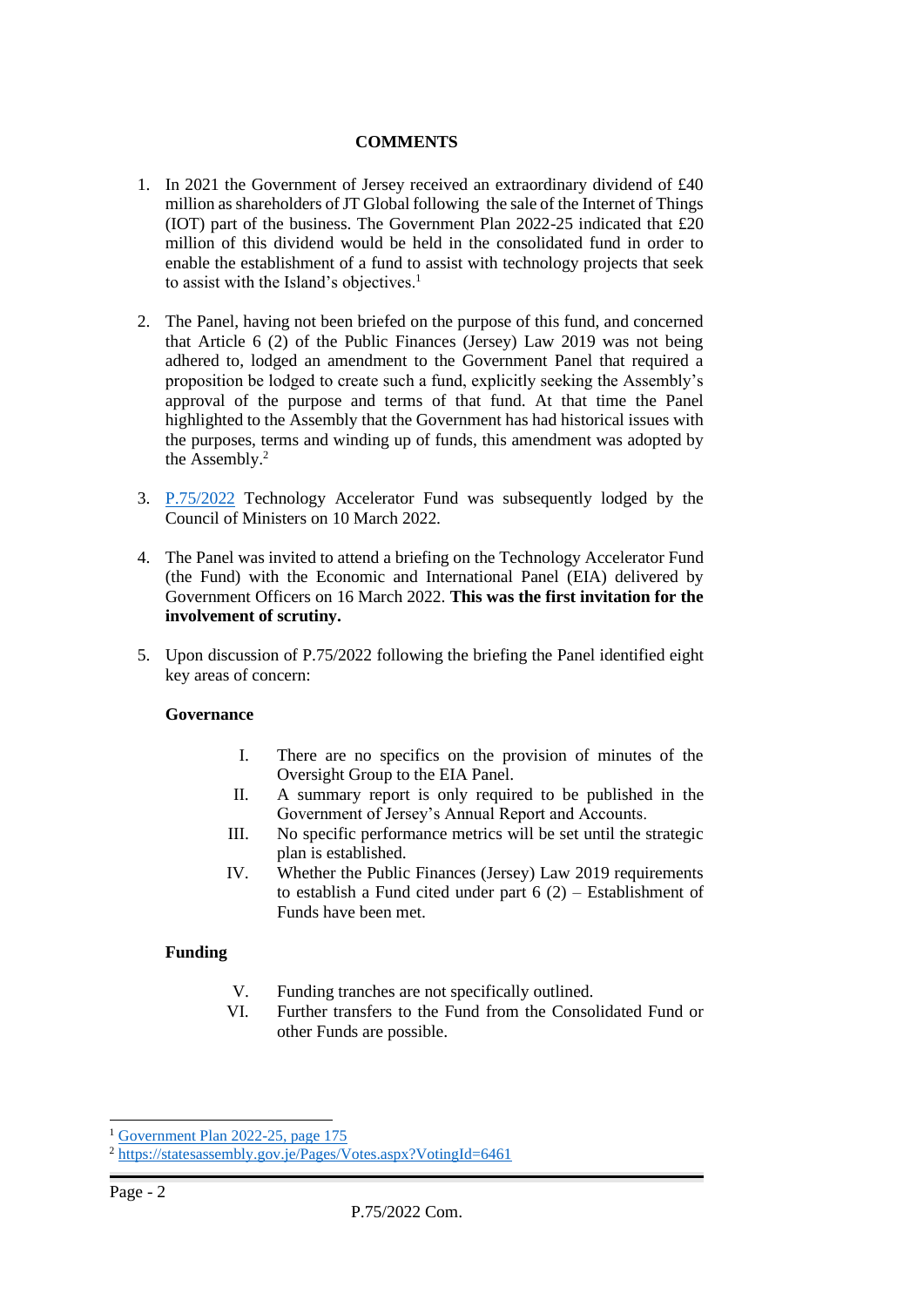## **Administration**

- VII. Use of the Fund for administration and delivery is capped at £1 million over three years, however confirmation of whether this can be raised, and procedure following the three years is needed.
- VIII. There is no indication of the lifespan of the Fund.
- 6. The Economic and International Affairs Scrutiny Panel also indicated to the Panel that it had not been previously updated on the establishment of the Fund and was unaware that it had been invited to provide a scrutiny role as part of the Fund's terms of reference which is of significant concern to the Panel.<sup>3</sup>
- 7. Following these initial observations made by the Panel it was agreed that it would be in the public interest to carry out appropriate scrutiny and the proposition would require a full review. Noting the lodging period, and aware that further points of concerns were being raised to Panel members, the Panel agreed that it would be unable to carry out such a review in the time available. As such the Panel wrote to the Chief Minster requesting the withdrawal of the proposition on 6 April 2022 and given the timetable of debate requested a response to its letter by 7 April 2022. 4
- 8. The Chief Minister provided verbal confirmation at a public hearing with the Panel on 12 April 2022 that the proposition would not be withdrawn.<sup>5</sup> It was also confirmed in the hearing that the fund is designed to 'support existing public policy objectives '. The Panel considers more time is needed to scrutinise the proposition particularly if the fund has been set up to finance pre-determined projects.
- 9. The Panel received a written reply from the Chief Minister on 14 April 2022 after standard office hours. This was also the start of the Easter bank holiday weekend and therefore was not subject to review by the Panel until 19 April 2022. The letter confirmed that the Council of Minister would not be withdrawing the proposition as it was not the right course of action and indicated that it had been approved in the Government Plan 2022-25 which 'facilitated extensive scrutiny of all aspects of the Government Plan'. The Panel would highlight that the Government Plan did not provide scrutiny on the terms of reference and winding up of the fund and therefore did not adhere to Article 6 (2) of the Public Finances (Jersey) Law 2019.<sup>6</sup>
- 10. The Panel notes that the Chief Minister's letter indicated that its concerns could be addressed through a late amendment which could be considered by the Assembly. However, until the Panel is sufficiently briefed, completed its call for evidence, received written submissions, conducted public hearings and compiled its report it is not in a position to reach decisions on amendments, and it is somewhat complexed by the forceful nature of the Chief Minister in this request.

<sup>&</sup>lt;sup>3</sup> Letter - [EIA Scrutiny Panel to EDTSC Minister re Technology Accelerator Fund -](https://statesassembly.gov.je/scrutinyreports/2022/letter%20-%20eia%20scrutiny%20panel%20to%20edtsc%20minister%20re%20technology%20accelerator%20fund%20-%208%20april%202022.pdf) 8 April [2022](https://statesassembly.gov.je/scrutinyreports/2022/letter%20-%20eia%20scrutiny%20panel%20to%20edtsc%20minister%20re%20technology%20accelerator%20fund%20-%208%20april%202022.pdf)

<sup>&</sup>lt;sup>4</sup> Letter - [to Chief Minister re Technology Accelerator Fund -](https://statesassembly.gov.je/scrutinyreports/2022/letter%20-%20to%20chief%20minister%20re%20technology%20accelerator%20fund%20-%206%20april%202022.pdf) 6 April 2022

<sup>5</sup> [CSSP Quarterly Public Hearing Transcript -](https://statesassembly.gov.je/ScrutinyQuarterlyHearingsTranscripts/2022/Transcript%20-%20Quarterly%20Hearing%20with%20the%20Chief%20Minister%20-%2012%20April%202022.pdf) Chief Minister - 12 April 2022

<sup>6</sup> Letter - [from Chief Minister re Technology Accelerator Fund -](https://statesassembly.gov.je/scrutinyreports/2022/letter%20-%20tech%20fund%20-%20chief%20minister%20-%2014%20april%202022.pdf) 14 April 2022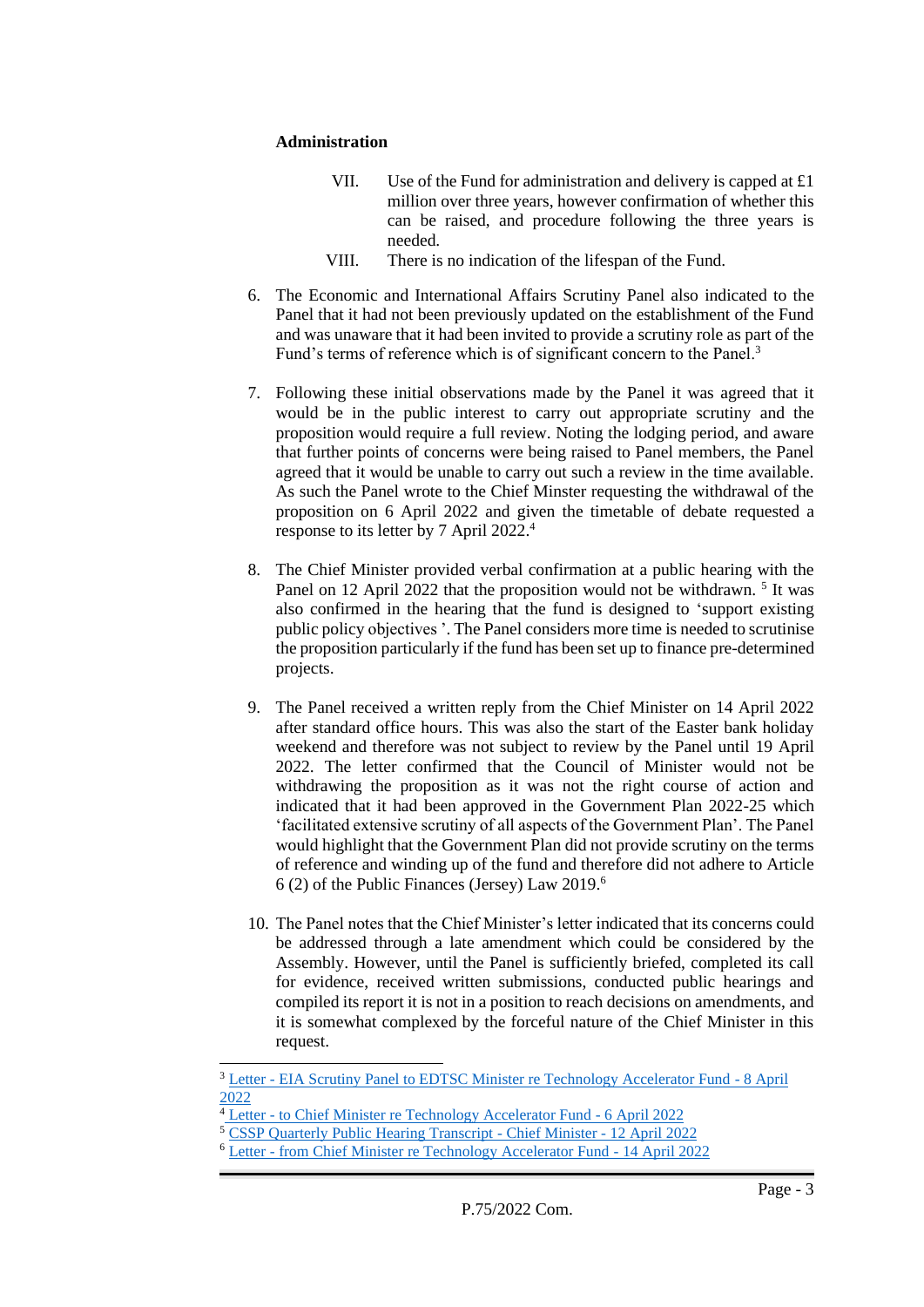- 11. The Panel also notes that the Chief Minister's letter indicated that additional provisions would be provided including:
	- Drafts of those parts of the Strategic Programme Plan that concern the financial governance and performance management arrangements for the Technology Accelerator Programme at an early stage
	- Time for scrutiny members to conclude any reviews of these matters that they may wish to undertake, and
	- respond fully to recommendations of the Panel, in their preparation of the Strategic Programme Plan.

The Panel concludes that the Strategic Programme Plan and scrutiny panel reviews should be forthcoming at the time of the proposition to ensure the Assembly holds relevant information to inform its decision making.

- 12. The Panel also holds concern that, as in the past, those items not specifically held in the terms of reference will not be adhered to, regardless of whether they are placed in the report accompanying the proposition. This has certainly been the case for the Panel in quarterly updates regarding the progress of projects of the Fiscal Stimulus Fund.<sup>7</sup>
- 13. The Chief Minister's letter also indicates that the Government of Jersey is clear about the important economic opportunities presented by the Fund and the need to push forward in embracing the benefits of technology to support environment and social outcomes in Jersey. The Panel would point out that this may well be the case but should be subject to scrutiny to provide reassure to the Assembly and Islanders.
- 14. As the Panel has previously highlighted it has raised a number of concerns in relation to the Council of Ministers handling of funds. In November 2021 the Panel brought a comments paper to the Assembly on the Proposition of the Ann Alice Rayner Fund.<sup>8</sup> The debate for this Proposition resulted in the Proposition being referred to the Minister for Treasury and Resources to answer questions in relation to the Governance and Structuring of the Fund. The Panel has also had to consistently challenge the outcomes of the Fiscal Stimulus Fund against its original aims in 2021, for example 1.1(b) of the Terms of Reference of that Fund stating:<sup>9</sup>
	- g

*"the fund is designed to be time limited to provide support to the economy through projects that are expected to be delivered by 31 December 2021, with no ongoing funding requirement beyond then and targeted at local business and local employment on a timely, temporary and targeted basis."*

Some projects receiving subsidy from the Fiscal Stimulus Fund have now been extended to June 2022.

<sup>7</sup> <https://statesassembly.gov.je/assemblypropositions/2020/p.128-2020.pdf>-- page 6 – not received direct briefings?

<sup>8</sup> [Changes to the Objects and Purpose of the Ann Alice Rayner Fund \(P.92/2021\): comments](https://statesassembly.gov.je/assemblypropositions/2021/p.92-2021%20com.pdf) <sup>9</sup> [P.123/2020](https://statesassembly.gov.je/assemblypropositions/2020/p.128-2020.pdf)